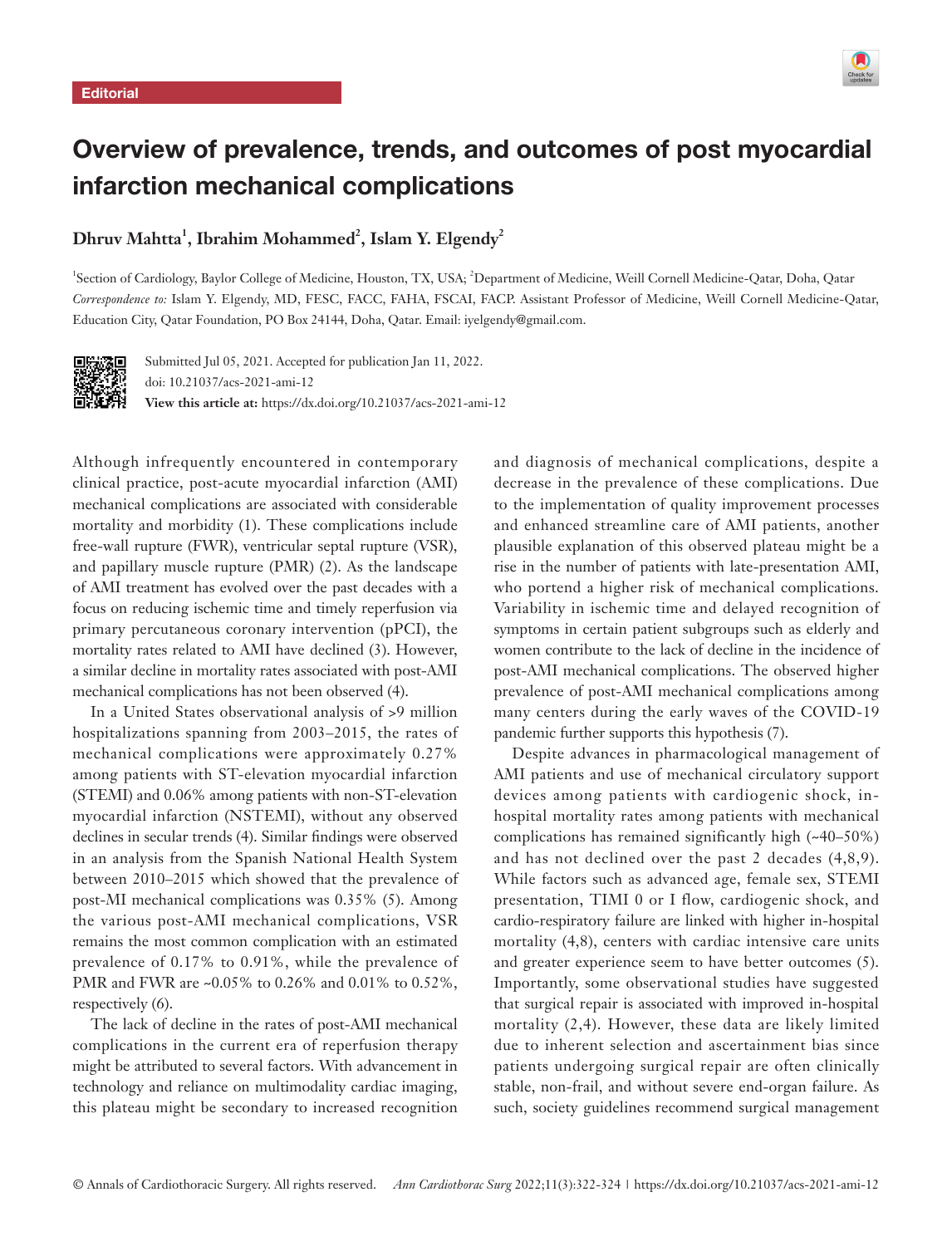if feasible (10). Timing of surgical intervention among these patients due to fragility of the endocardial tissue, and indication for percutaneous repair, remain topics of ongoing investigations.

While there are several registry-based studies providing evidence regarding the temporal trends and prevalence of post-AMI mechanical complications, the current prevailing data regarding outcomes and utility of surgical intervention are limited to non-randomized data. Registry-based initiatives are needed such as CAUTION (NCT03848429) which is an international, multicenter registry aiming to evaluate surgical management and post-operative outcomes, survival, and quality-of-life measures among patients undergoing cardiac surgery for post-AMI mechanical complications. In another sub-study of CAUTION (CautionCov19; NCT04813692), the investigators aim to examine the impact of the COVID-19 pandemic on the outcomes, incidence, and management of post-AMI mechanical complications. Besides efforts to delineate the timing and outcomes associated with surgical repair, equal focus is needed in preventing post-AMI mechanical complications. Dedicated efforts to increase public awareness of ischemic symptoms to shorten the duration between symptom onset and medical evaluation may assist in reducing the risk of mechanical complications. In addition to patient factors, continued efforts in streamlining STEMI care, early recognition of AMI, and curbing pre- and inhospital delays prior to reperfusion therapy are encouraged. Lastly, risk stratifying patients with late presentation AMI or those with inadequate revascularization (non-TIMI III flow post pPCI) using timely echocardiographic assessment and having high clinical suspicion for early identification of mechanical complication may also serve prudent in the management of these patients.

### Acknowledgments

*Funding:* None.

#### **Footnote**

*Conflicts of Interest:* Dr. IYE has disclosures unrelated to this manuscript content including receiving research grants from Caladrius Biosciences, Inc. The other authors have no conflicts of interest to declare.

*Open Access Statement:* This is an Open Access article

distributed in accordance with the Creative Commons Attribution-NonCommercial-NoDerivs 4.0 International License (CC BY-NC-ND 4.0), which permits the noncommercial replication and distribution of the article with the strict proviso that no changes or edits are made and the original work is properly cited (including links to both the formal publication through the relevant DOI and the license). See: [https://creativecommons.org/licenses/by-nc-nd/4.0/.](https://creativecommons.org/licenses/by-nc-nd/4.0/)

#### **References**

- 1. Goldsweig AM, Wang Y, Forrest JK, et al. Ventricular septal rupture complicating acute myocardial infarction: Incidence, treatment, and outcomes among medicare beneficiaries 1999-2014. Catheter Cardiovasc Interv 2018;92:1104-15.
- 2. French JK, Hellkamp AS, Armstrong PW, et al. Mechanical complications after percutaneous coronary intervention in ST-elevation myocardial infarction (from APEX-AMI). Am J Cardiol 2010;105:59-63.
- 3. Virani SS, Alonso A, Aparicio HJ, et al. Heart Disease and Stroke Statistics-2021 Update: A Report From the American Heart Association. Circulation 2021;143:e254-e743.
- 4. Elbadawi A, Elgendy IY, Mahmoud K, et al. Temporal Trends and Outcomes of Mechanical Complications in Patients With Acute Myocardial Infarction. JACC Cardiovasc Interv 2019;12:1825-36.
- 5. Sanmartín-Fernández M, Raposeiras-Roubin S, Anguita-Sánchez M, et al. In-hospital outcomes of mechanical complications in acute myocardial infarction: Analysis from a nationwide Spanish database. Cardiol J 2021;28:589-97.
- 6. Gong FF, Vaitenas I, Malaisrie SC, et al. Mechanical Complications of Acute Myocardial Infarction: A Review. JAMA Cardiol 2021;6:341-9.
- 7. Fardman A, Zahger D, Orvin K, et al. Acute myocardial infarction in the Covid-19 era: Incidence, clinical characteristics and in-hospital outcomes-A multicenter registry. PLoS One 2021;16:e0253524.
- 8. Lanz J, Wyss D, Räber L, et al. Mechanical complications in patients with ST-segment elevation myocardial infarction: A single centre experience. PLoS One 2019;14:e0209502.
- 9. Puerto E, Viana-Tejedor A, Martínez-Sellés M, et al. Temporal Trends in Mechanical Complications of Acute Myocardial Infarction in the Elderly. J Am Coll Cardiol 2018;72:959-66.